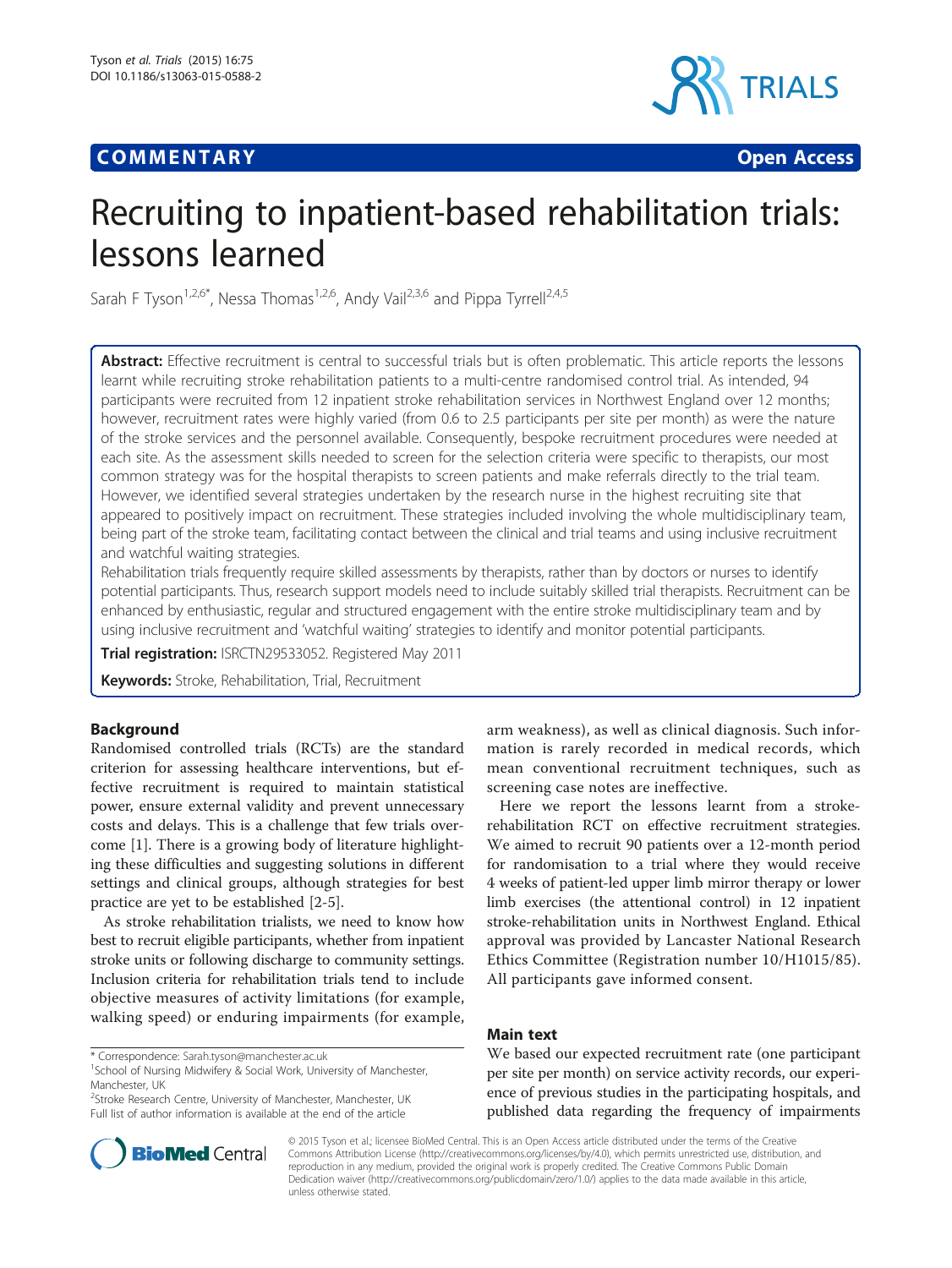<span id="page-1-0"></span>and activity limitations after stroke. Stroke Research Network staff identified potential participants from stroke unit admission data, screened against eligibility criteria (with the help of stroke therapists, if necessary), and referred eligible patients to the trial team, whose members would seek consent and then perform baseline assessments before randomisation.

Although all sites were able to recruit, recruitment rates differed markedly, ranging from 0.6 to 2.5 participants per site per month (Table 1), making it difficult to predict recruitment potential for this, or future trials. The size, nature and organisation of the stroke services and staff skill mix were also highly varied, as were the personalities involved and the team climate within the service. There was no obvious organisational or clinical explanation for the variability in recruitment rate, and in effect, a bespoke strategy needed to be developed at each site.

The clinical teams' research experience, skills and enthusiasm, and the research network staff's clinical and assessment skills impacted strongly on the tasks that individuals could be asked to perform. In most cases, the research network staff did not have the assessment skills to screen for potential participants, as these assessments are usually the domain of stroke therapists. Consequently, our most common strategy was for the hospital therapists to screen patients and then liaise directly with the trial team. Research network staff's confidence to extend their sphere of influence by engaging with the stroke therapists varied. Again, in some instances, the solution was for the trial team to work directly and build a relationship with the clinicians.

Table 1 Details of recruitment at each participating site

One site (Site 4, Table 1) had a notably higher recruitment rate than the other sites throughout the trial, recruiting 25% of all participants. During informal discussions with the clinicians and research nurses at this site (and others), we identified several differences in approach used by the research network nurse in Site 4, which appeared to positively impact the recruitment rate. These are detailed below.

## Clinician-related strategies

The research nurse at Site 4 ensured she had a good knowledge of the whole stroke service (rather than focussing on admissions), built an effective working relationship with all members of the multidisciplinary stroke team (rather than just the principal investigator and research staff) and was perceived as part of the team by being seen on the ward daily and assisting when appropriate. This made involvement in research and recruitment a role for all team members She gave frequent briefings; held regular, structured liaison meetings with the team regarding recruitment rates and progress of the trial; and kept a 'research board' on the ward up-to-date with progress. She also facilitated on-going contact between the clinical and trial teams. This helped the clinical team maintain their attention on recruitment and better understand the trial and their role, which created a sense of allegiance to the trial.

#### Patient-related strategies

The research nurse at Site 4 took a more inclusive approach than most. It was her view that, wherever possible, participation should be the patients', rather than

| Site       | Participants/<br>month | Total<br>recruited |                |                 |              |                |              |                |    |              |                | Month 1 Month 2 Month 3 Month 4 Month 5 Month 6 Month 7 Month 8 Month 9 Month 10 Month 11 |    |
|------------|------------------------|--------------------|----------------|-----------------|--------------|----------------|--------------|----------------|----|--------------|----------------|-------------------------------------------------------------------------------------------|----|
| Site 1 0.8 |                        | 9                  | $\overline{4}$ | $\Omega$        | $\Omega$     | $\Omega$       | 2            |                |    | $\Omega$     |                | 0                                                                                         |    |
| Site 2 0.9 |                        | 10                 |                | 0               | $\mathbf{0}$ | $\mathbf{0}$   |              |                | 3  | $\mathbf{0}$ | 2              |                                                                                           |    |
| Site 3 0.7 |                        | 8                  |                |                 |              |                | $\mathbf{0}$ | $\mathbf 0$    | 2  | $\mathbf{0}$ | 0              | 2                                                                                         |    |
| Site 4 2.5 |                        | 25                 |                |                 | 3            | 5              | 4            | 3              |    | $\Omega$     | $\overline{2}$ | 2                                                                                         |    |
| Site 5 0.5 |                        | 5                  |                |                 |              | 0              |              | $\circ$        |    | $\Omega$     | $\Omega$       | 0                                                                                         |    |
| Site 6 0.8 |                        | 8                  |                | 3               |              |                | 2            | $\mathbf{0}$   | 0  |              | 0              | 0                                                                                         |    |
| Site 7 0.4 |                        | $\overline{4}$     |                |                 |              | $\mathbf{0}$   |              | $\mathbf{0}$   |    | $\Omega$     | $\Omega$       |                                                                                           |    |
| Site 8 1.1 |                        | 9                  |                |                 |              | $\overline{2}$ |              | $\overline{2}$ |    |              |                |                                                                                           |    |
| Site 9 0.6 |                        | 5                  |                |                 |              |                | $\Omega$     |                |    | $\Omega$     | $\overline{2}$ | 0                                                                                         |    |
| Site<br>10 | 0.4                    | 3                  |                |                 |              |                |              | $\circ$        | 1  | 0            |                | 0                                                                                         |    |
| Site<br>11 | 0.5                    | 3                  |                |                 |              |                |              |                |    | $\mathbf{0}$ |                | 0                                                                                         |    |
| Site<br>12 | 2.5                    | 5                  |                |                 |              |                |              |                |    |              |                | 0                                                                                         | 5. |
| Total      |                        |                    | 6              | 10 <sup>°</sup> | 7            | 10             | 13           | 9              | 13 | 2            | 10             | 7                                                                                         | 7  |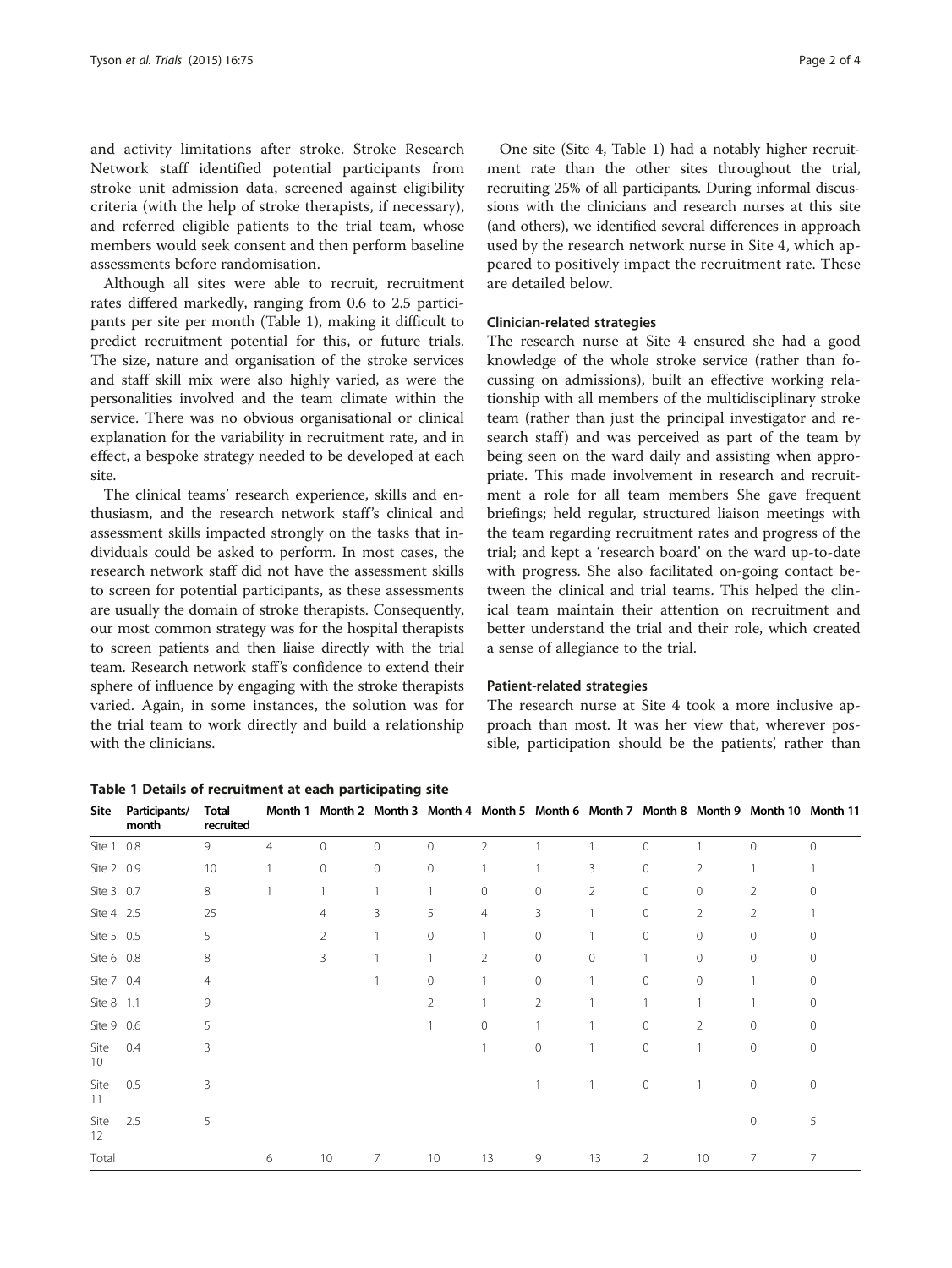<span id="page-2-0"></span>the healthcare professionals' choice. She viewed all patients as potential participants unless/until there was an overwhelming reason for why they should not be considered, rather than excluding on potential reasons. If in doubt, she discussed it with the principal investigator, trial team or offered the trial to the patient so they could make the choice. The trial's service user consultation group was fully supportive of this approach, expressing dismay at the notion of 'gate-keeping' and 'cherrypicking'.

Like many rehabilitation trials, the nature of our selection criteria meant patients who were unsuitable to participate early after their stroke may become eligible at a later stage. A 'watchful waiting' strategy (that is, monitoring patients' progress and approaching them if/when they improved or their condition changed) required meticulous record keeping and ongoing discussions within the multidisciplinary team, but enabled many more suitable potential participants to be identified in the post-acute stage of stroke.

At the other recruitment sites, these strategies were adopted to some degree. Site 12 (Table [1\)](#page-1-0) was the last site to start recruiting, due to long delays obtaining approvals, and adopted the strategies described above with similar success, albeit only for a short period.

To the authors' knowledge, this is the first paper to specifically explore recruitment to inpatient rehabilitation trials involving a multidisciplinary stroke team; the findings and solutions may be generalisable to rehabilitation trials in other clinical groups. We found that recruitment to rehabilitation trials requires assessment skills that are beyond the scope of most nurses and many doctors, and information is rarely available in clinical notes. Thus, research support needs to ensure a workforce with a suitable skill mix. Like rehabilitation trialists in other settings [[6\]](#page-3-0), we felt this support could be most effectively and efficiently provided by dedicated research therapists working across the research sites rather than generic staff working on multiple trials at a single site.

Perhaps our most striking finding is that a few apparently simple, no-cost strategies appeared to positively affect recruitment rates. An inclusive recruitment strategy, 'watchful waiting', and a close relationship between the research nurse and the clinical team achieved a recruitment rate in Site 4 that was twice as high as the average for the trial. If this observation could be generalised, there is potential to dramatically reduce the cost and duration of clinical trials and the time scale that will impact clinical practice. However, we fully acknowledge the limitations of the narrative nature of this report, which merely indicates that further research is warranted.

There are clear parallels between the challenges of rehabilitation trials and other complex interventions, such as surgery and oncology, where research has tended to

focus on patient- and design-related factors [[6-9](#page-3-0)]. Recently, Donovan et al. [\[10](#page-3-0)] explored staff-related issues, describing how staff's clinical and professional priorities, responsibilities and beliefs can inadvertently contribute to recruitment difficulties. Our experience supports these findings and adds to them by suggesting that simple changes to operational processes may enhance recruit-ment rates. Like Donovan et al. [\[10\]](#page-3-0), we recommend support and training to enable staff to develop skills and confidence. In our experience, mere dissemination and discussion highlighting the potential benefits of these processes and how they can be achieved is largely ineffective.

### Conclusions

Recruitment to rehabilitation trials often requires therapists' assessment skills rather than those provided by doctors or nurses, which, in turn, necessitate a flexible research support workforce, including dedicated trial therapists. Recruitment can be further enhanced by engaging the multidisciplinary stroke team, and using inclusive recruitment and 'watchful waiting' strategies to identify and monitor potential participants.

#### Competing interests

The authors declare that they have no competing interests.

#### Authors' contributions

ST was the chief investigator and led the conception and design, acquisition and interpretation of data. NT was the project manager on the project and made substantial contributions to the acquisition, analysis and interpretation of data. PT made substantial contributions to the conception and design of the trial and to the interpretation of data. AV made substantial contributions to the conception and design of the trial and to the analysis and interpretation of data. ST drafted the manuscript and all contributed. All authors read and approved the final manuscript.

#### Acknowledgements

This paper presents independent research funded by the National Institute for Health Research under its Research for Patient Benefit (RfPB) Programme (Grant Reference Number PB-PG-1208-18077). The views expressed are those of the author(s) and not necessarily those of the NHS, the NIHR or the Department of Health.

#### Author details

<sup>1</sup>School of Nursing Midwifery & Social Work, University of Manchester Manchester, UK. <sup>2</sup>Stroke Research Centre, University of Manchester Manchester, UK.<sup>3</sup> Centre for Biostatistics, University of Manchester, Manchester, UK. <sup>4</sup>Salford Royal Foundation NHS Trust, Stott Lane, Salford M6 8D, UK. <sup>5</sup> Manchester Academics Health Sciences Centre, Manchester, UK.<br><sup>6</sup> Joan McEarlang Building University of Manchester, Oxford Rd. Manchest <sup>6</sup> Jean McFarlane Building University of Manchester, Oxford Rd, Manchester M13 9PL, UK.

#### Received: 3 July 2014 Accepted: 3 February 2015 Published online: 04 March 2015

#### References

- 1. Sully BGO, Julious SA, Nicholl J. A reinvestigation of recruitment to randomised, controlled, multicenter trials: a review of trials funded by two UK funding agencies. Trials. 2013;14:166.
- 2. Treweek S, Lockhart P, Pitkethly M, Cook JA, Kjeldstrøm M, Johansen M, et al. Methods to improve recruitment to randomised controlled trials: cochrane systematic review and meta-analysis. BMJ Open. 2013;3:e002360. 9.